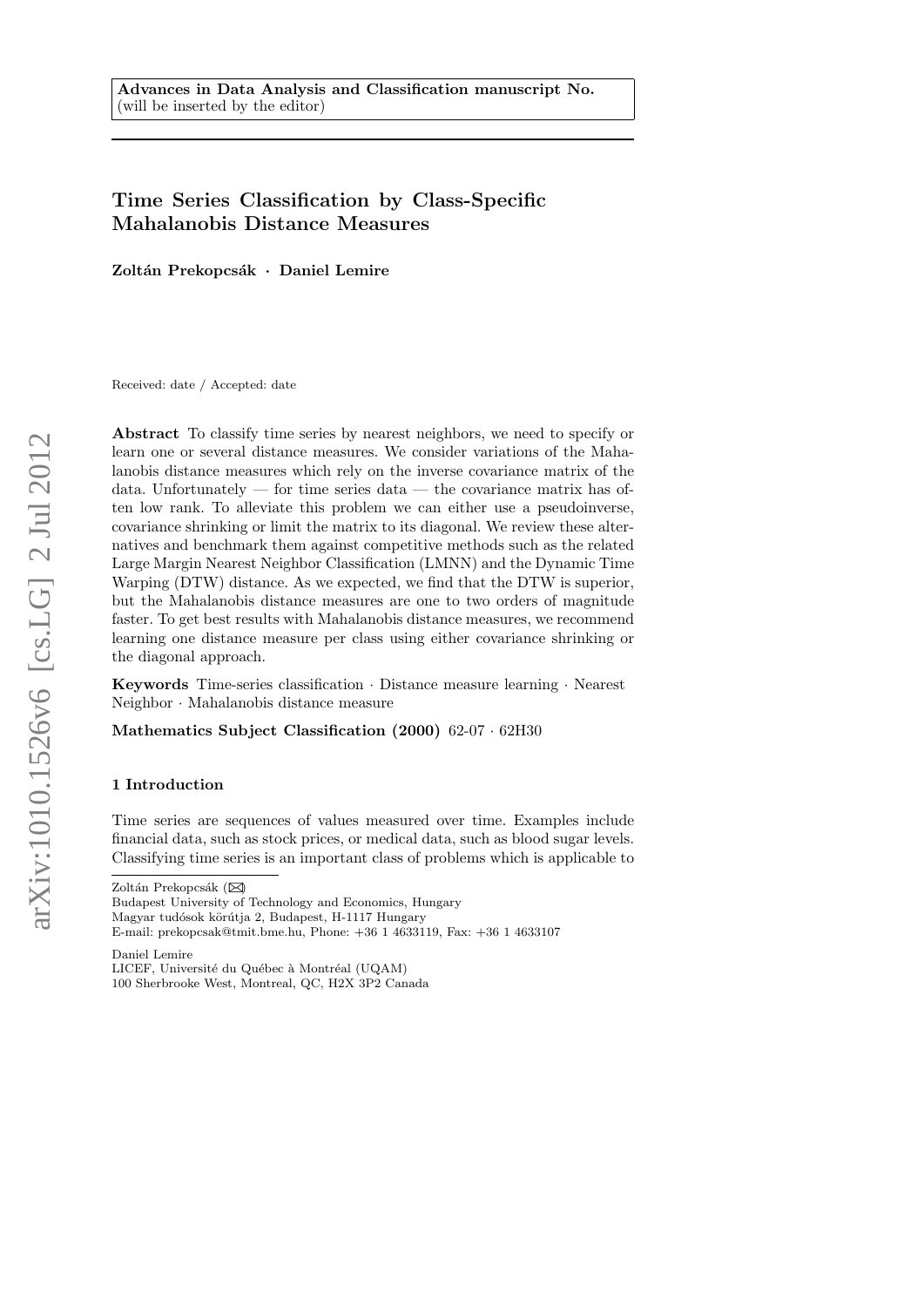music classification [\(Weihs et al, 2007\)](#page-14-0), medical diagnostic [\(Sternickel, 2002\)](#page-14-1) or bioinformatics [\(Legrand et al, 2008\)](#page-13-0).

Nearest Neighbor (NN) methods classify time series efficiently and accurately [\(Ding et al, 2008\)](#page-13-1). In the 1-NN method, we let the unclassified instance be in the same class as its nearest classified neighbor.

We need to specify a distance measure: the Euclidean and Dynamic Time Warping [\(Sakoe and Chiba, 1978a\)](#page-14-2) distances are popular choices. However, we can also learn a distance measure based on some training data [\(Weinberger and](#page-14-3) [Saul, 2009;](#page-14-3) [Yang and Jin, 2006\)](#page-14-4). Given the training data set made of classes of time series instances, we can either learn a single (global) distance measure, or learn one distance measure per class (Csatári and Prekopcsák, 2010; [Paredes](#page-13-3) [and Vidal, 2000,](#page-13-3) [2006\)](#page-13-4). That is, to compute the distance between a test element and an instance of class  $j$ , we use a distance measure specific to class  $j$ .

Consider a family of time series  $\mathbf{x}^{(1)}, \mathbf{x}^{(2)}, \ldots, \mathbf{x}^{(N)}$  of lengths n. Because the Euclidean distance is popular for NN classification, it is tempting to consider generalized ellipsoid distance measures [\(Ishikawa et al, 1998\)](#page-13-5), that is, distance measures of the form

$$
D_M(\mathbf{x}, \mathbf{y}) = (\mathbf{x} - \mathbf{y})^\top M(\mathbf{x} - \mathbf{y})
$$

where M is a positive semi-definite matrix and  $x, y$  are two time series of lengths n. When the matrix  $M$  is the identity matrix, we recover the (squared) Euclidean distance. We get the Mahalanobis distance measure when we use the matrix M minimizing the sum of distances between the time series in S:  $\sum_{\mathbf{x},\mathbf{y}\in S} D_M(\mathbf{x},\mathbf{y})$  (see § [3\)](#page-4-0). Unfortunately, in the context of time series, solving for such an optimal matrix often involves inverting a low-rank matrix.

Our main contribution is to survey and compare techniques to solve this mathematical difficulty:

- We may require  $M$  to be a diagonal matrix.
- We can use a pseudoinverse.
- We can apply covariance shrinkage.

Moreover, we can either learn one such distance measure for the entire data set, or one distance measure per class. To our knowledge, there was no attempt to compare these alternatives in the context of time series. After comparing these alternatives, we present two main findings:

- We get significantly poorer classification accuracy when using pseudoinverses. Indeed, the pseudoinverse approach generates twice the error rate of the covariance shrinkage or diagonal-matrix approach.
- We find that the class-specific Mahalanobis distance measures are preferable to the global Mahalanobis distance measure. That is, it is best to learn one distance measure per class instead of learning one overall distance measure.

We also compare our results with other well established techniques such as Large Margin Nearest Neighbor Classification (LMNN) and the Dynamic Time Warping (DTW) distance. We find that even though the DTW has superior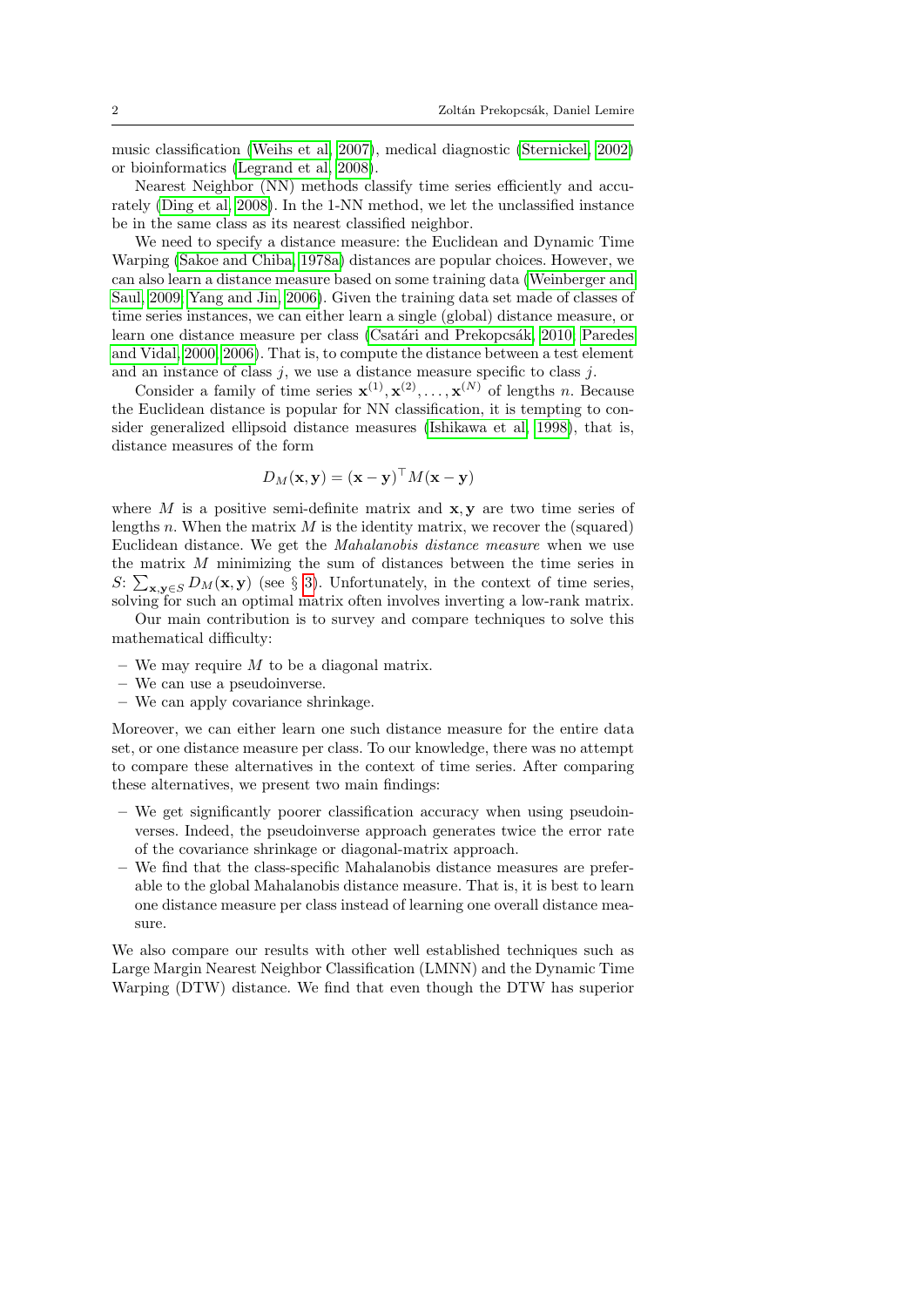classification accuracy, it is one to two orders of magnitude slower than Mahalanobis distance measures.

# 2 Related Works

Consider two time series  $x$  and  $y$  of lengths n. The i<sup>th</sup> data point of time series  $x$  is written  $x_i$ . Two of the most common distances between time series are the Manhattan and Euclidean distances. They are special cases  $(p = 1$  and  $p = 2$ ) of the Minkowski distance:  $\sqrt[p]{\sum_{i=1}^{n} |x_i - y_i|^p}$ . Several other distance measures are used for time series classification. [Ding et al](#page-13-1) [\(2008\)](#page-13-1) presented an extensive comparison of these distance measures and concluded that DTW is among the best measures and that the accuracy of the Euclidean distance converges to DTW as the size of the training set increases.

In a general Machine Learning setting, [Paredes and Vidal](#page-13-3) [\(2000,](#page-13-3) [2006\)](#page-13-4) compared Euclidean distance with the conventional and class-specific Mahalanobis distance measures. One of our contribution is to validate these generic results on time series: instead of tens of features, we have hundreds or even thousands of values which makes the problem mathematically more challenging: the ranks of our covariance matrices are often tiny compared to their sizes.

More generally, distance metric learning has an extensive literature [\(Chai](#page-12-0) [et al, 2010;](#page-12-0) [Hastie and Tibshirani, 1996;](#page-13-6) [Short and Fukunaga, 1980;](#page-14-5) [Wettscherec](#page-14-6)k [et al, 1997\)](#page-14-6). We refer the reader to [Weinberger and Saul](#page-14-3) [\(2009\)](#page-14-3) for a review.

There are many extensions and alternatives to NN classification. For example, [Jahromi et al](#page-13-7) [\(2009\)](#page-13-7) use instance weights to improve classification. Meanwhile, [Zhan et al](#page-14-7) [\(2009\)](#page-14-7) learn a distance measure per instance. More generally, the problem of classifying time series has a long history in statistics [\(Fisher, 1936;](#page-13-8) [Hastie and Tibshirani, 1996;](#page-13-6) [R.H. and Shumway, 1982\)](#page-14-8).

# 2.1 Dynamic Time Warping Distance

The Dynamic Time Warping distance (DTW) is a generalization of the Minkowski distance which allows the data to be realigned [\(Itakura, 1975;](#page-13-9) [Sakoe and](#page-14-9) [Chiba, 1978b\)](#page-14-9). To compute the DTW between x and y, you must find a many-to-many matching between the data points in  $x$  and the data points in y. That is each data point from one series must be matched with at least one data point with the other series. One such matching is the trivial one, which maps the first data point from  $x$  to the first data point in  $y$ , the second data point in  $x$  to the second data point in  $y$ , and so on. A matching can be written as a list of pairs of indexes with one index in the first time series and one index in the other. For example, the trivial matching is just  $\Gamma = \{(1,1), (2, 2), \ldots, (n, n)\}.$  The Minkowski distance corresponding to a matching is defined as  $\sqrt[p]{\sum_{(i,j)\in\Gamma}|x_i-y_j|^p}$ . Typically, p is either 1 or 2: for our purposes we choose  $p = 2$ .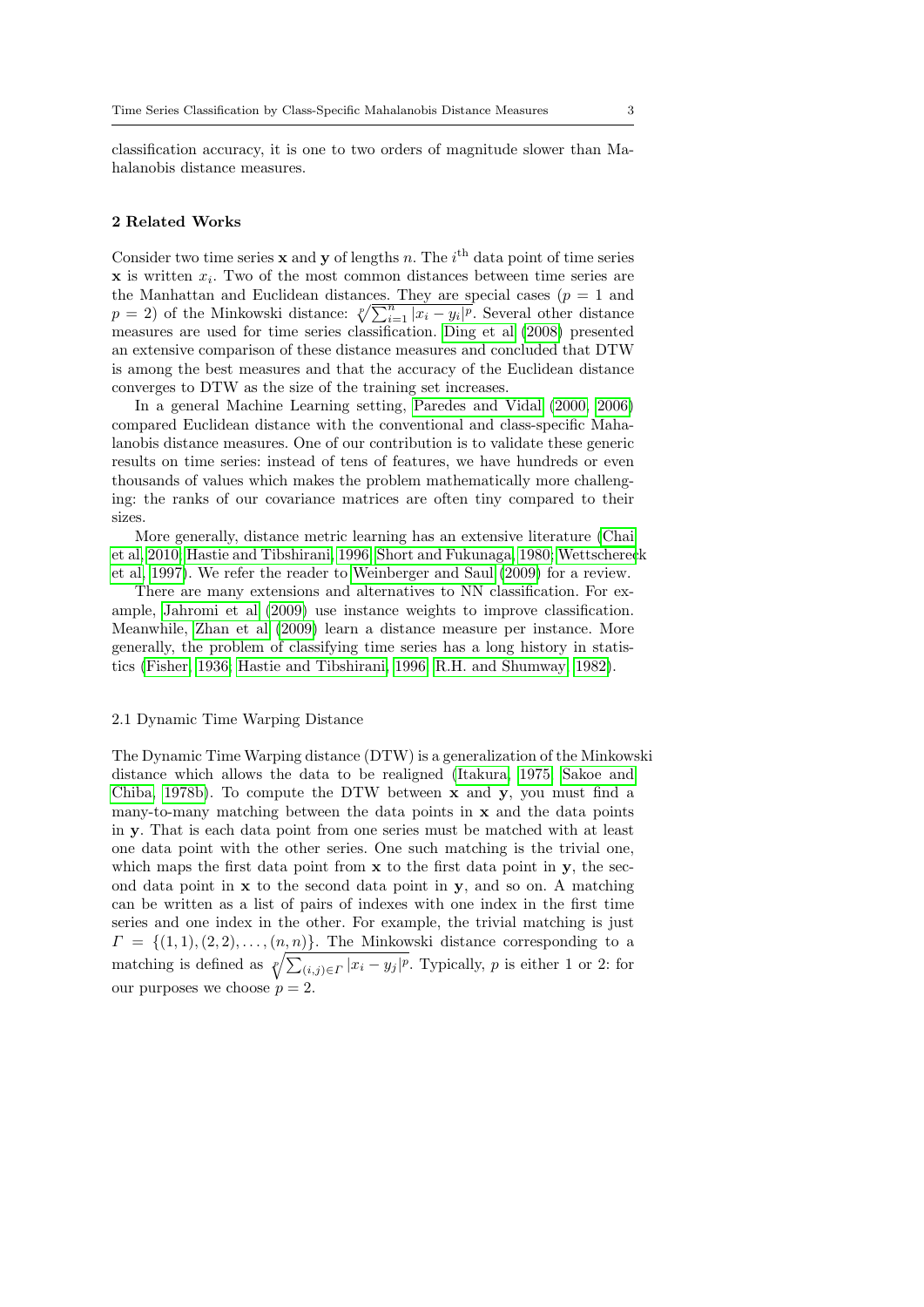For a given  $p$ , the DTW is defined as the minimal Minkowski distance over all allowed matchings  $\Gamma$ . That is DTW(**x**, **y**) =  $\min_{\Gamma} \sqrt[p]{\sum_{(i,j)\in\Gamma} |x_i - y_j|^p}$ . We can solve for  $\Gamma$  using dynamic programming. It is required for matchings to be monotonic: if both  $(i, j)$  and  $(i + 1, j')$  are in  $\Gamma$  then  $j' \geq j$ , that is, we cannot warp back in time: if the first index increases, the second index cannot decrease. Because of monotonicity, the DTW is not invariant under permutation of the coordinates. The DTW between  $(0, 1, 0, 2)$  and  $(0, 1, 1, 2)$  is one with  $\Gamma_1 = \{(1, 1), (2, 2), (3, 3), (4, 4)\}\$  whereas the DTW between  $(0, 0, 1, 2)$ and  $(0, 1, 1, 2)$  is zero with  $\Gamma_2 = \{(1, 1), (2, 1), (3, 2), (3, 3), (4, 4)\}$ . Yet they only differ by the permutation of the second and third data points.

Unlike many other distance measures, such as the Euclidean distance, the DTW can handle sequences of different lengths. However, according to [Ratanamahatana and Keogh](#page-14-10) [\(2005\)](#page-14-10) "comparing sequences of different lengths and reinterpolating them to equal length produce no statistically significant difference in accuracy or precision/recall." In other words, when comparing time series having different lengths, we may linearly interpolate them to have the same length without loss of classification accuracy.

As an extension, some matches might be forbidden if the data points are too far apart [\(Itakura, 1975;](#page-13-9) [Sakoe and Chiba, 1978b\)](#page-14-9). [Yu et al](#page-14-11) [\(2011\)](#page-14-11) has proposed learning this warping constraint from the data. [Gaudin and Nicoloyannis](#page-13-10) [\(2006\)](#page-13-10) proposed a weighted version of the DTW called Adaptable Time Warping. Instead of computing  $\sum_{(i,j)\in\Gamma}|x_i-y_j|^p$ , it computes  $\sum_{(i,j)\in\Gamma}M_{i,j}|x_i-\Gamma|$  $y_j|^p$  where M is some matrix. Unfortunately, finding the optimal matrix M can be a challenge. [Jeong et al](#page-13-11) [\(2011\)](#page-13-11) investigated another form of weighted DTW where you seek to minimize the cost  $\sqrt[p]{\sum_{(i,j)\in\Gamma} w_{|i-j|}|x_i - y_j|^p}$  where w is some weight vector. Many other variations on the DTW have been proposed, e.g., [Chouakria and Nagabhushan](#page-13-12) [\(2007\)](#page-13-12).

One disadvantage is that the DTW fails to satisfy the triangle inequality  $(DTW(\mathbf{x}, \mathbf{y}) + DTW(\mathbf{y}, \mathbf{z}) \geq DTW(\mathbf{x}, \mathbf{z})$ , hence the DTW is not a metric [\(Lemire, 2009\)](#page-13-13).

# 2.2 Large Margin Nearest Neighbor (LMNN)

A conventional distance-learning approach is to find an optimal generalized ellipsoid distance measure with respect to a specific loss function. The LMNN algorithm proposed by [Weinberger and Saul](#page-14-3) [\(2009\)](#page-14-3) takes a different approach. It seeks to force nearest neighbors to belong to the same class and it separates instances from different classes by a large margin. LMNN can be formulated as a semi-definite programming problem [\(Vandenberghe and Boyd, 1996\)](#page-14-12).

Specifically, we begin with a generalized ellipsoid distance measure  $D_M(\mathbf{x}, \mathbf{y}) =$  $(\mathbf{x}-\mathbf{y})^{\top} M(\mathbf{x}-\mathbf{y})$ . We must solve for the matrix M given some data set of classified time series  $\mathbf{x}^{(1)}, \mathbf{x}^{(2)}, \ldots, \mathbf{x}^{(N)}$ . We require M to be positive semi-definite, so that the distance measure  $D_M$  is a pseudo-metric: it is symmetric, non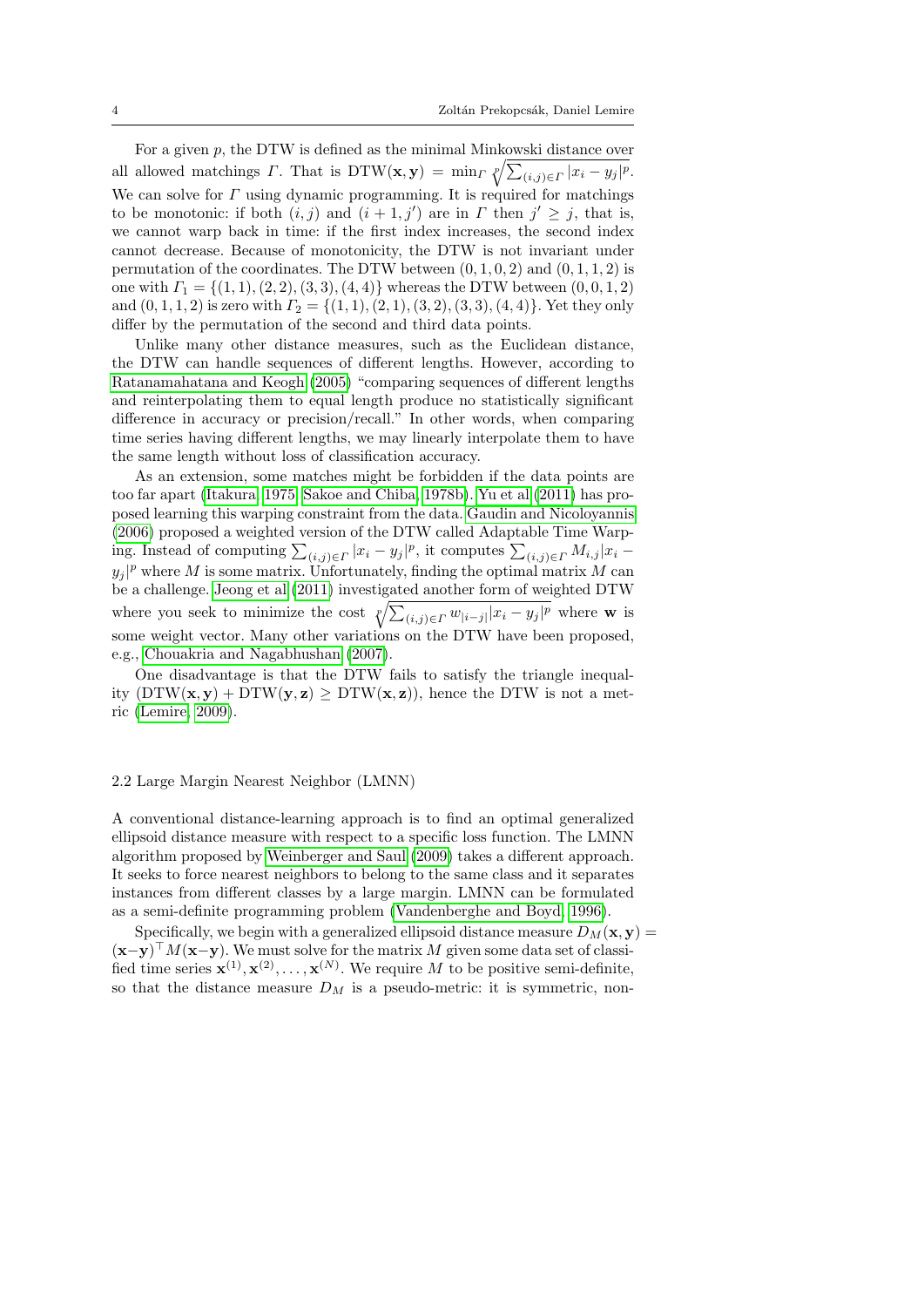negative and it satisfies the triangle inequality  $(\sqrt{D_M(x, y)} + \sqrt{D_M(y, z)} \geq$  $\sqrt{D_M({\bf x},{\bf z})}$ ).

Prior to computing M, we create two  $N \times N$  matrices y and  $\eta$ . We set  $y_{ij}$ equal to one whenever  $\mathbf{x}^{(i)}$  and  $\mathbf{x}^{(j)}$  are in the same class, otherwise  $y_{ij} = 0$ . For all time series  $\mathbf{x}^{(i)}$ , we find k nearest neighbors under the Euclidean distance that are in the same class. (For 1-NN classification, we set  $k = 1$ .) Whenever  $\mathbf{x}^{(j)}$  is a nearest neighbor of  $\mathbf{x}^{(i)}$ , we set  $\eta_{ij} = 1$ , otherwise  $\eta_{ij} = 0$ . Both matrices are computed once.

[Weinberger and Saul](#page-14-3)  $(2009)$  find the positive semi-definite matrix M by minimizing

$$
\sum_{ij} \eta_{ij} D_M(\mathbf{x}^{(i)}, \mathbf{x}^{(j)}) + c \sum_{ijl} \eta_{ij} (1 - y_{il}) \varepsilon_{ijl}
$$

where the sums are over the range of indices  $\{1, 2, \ldots, N\}$ , subject to the constraints that the  $\varepsilon_{ijl}$ 's are non-negative and that

$$
D_M(\mathbf{x}^{(i)}, \mathbf{x}^{(l)}) - D_M(\mathbf{x}^{(i)}, \mathbf{x}^{(j)}) \ge 1 - \varepsilon_{ijl}.
$$

The fixed parameter  $c$  is set by cross validation. [Weinberger and Saul](#page-14-3)  $(2009)$ called the variables  $\varepsilon_{ijl}$  slacked variables: they must be determined along with the matrix  $M$ . Though this problem can be solved using a generic solver, [Weinberger and Saul](#page-14-3) [\(2009\)](#page-14-3) found that they could get substantially better speed with a custom solver: we use their software in § [5.](#page-8-0)

# <span id="page-4-0"></span>3 Mahalanobis distance measures

Given a time series  $\mathbf{x}^{(k)}$ , we write its *i*<sup>th</sup> data point as  $x_i^{(k)}$ . We compute the (sample) covariance matrix  $C = (c_{ij})$  of a family of time series  $\mathbf{x}^{(1)}, \mathbf{x}^{(2)}, \dots, \mathbf{x}^{(N)}$ of lengths *n* by  $c_{ij} = \frac{1}{N-1} \sum_{k=1}^{N} (x_i^{(k)} - \bar{x}_i)(x_j^{(k)} - \bar{x}_j)$  where *N* is the number of instances and where  $\bar{x}_i$  is the average of the i<sup>th</sup> data point of the time series  $(\bar{x}_i = \frac{1}{N} \sum_{k=1}^{N} x_i^{(k)}).$ 

The Mahalanobis distance measure [\(Mahalanobis, 1936\)](#page-13-14) is a special case of the generalized ellipsoid distance measure  $D_M(\mathbf{x}, \mathbf{y}) = (\mathbf{x}-\mathbf{y})^\top M (\mathbf{x}-\mathbf{y})$  where M is proportional to the inverse of the covariance matrix  $M \propto C^{-1}$ . Though the Mahalanobis distance measure is often defined by setting  $M$  to the inverse of the covariance matrix  $(M = C^{-1})$ , we find it convenient to normalize it when possible so that the determinant of the matrix M is one:  $M = (\det(C))^{\frac{1}{n}}C^{-1}$ where  $n$  is the length of the time series. The Mahalanobis distance measure minimizes the sum of distances between time series  $\sum_{\mathbf{x},\mathbf{y}} D_M(\mathbf{x}, \mathbf{y})$  subject to a regularization constraint on the determinant  $(\det(M) = 1)$ . In this sense, it is optimal.

When the covariance is non-singular  $(\det(C) \neq 0)$  then the covariance is positive definite, and so is the matrix  $M$ : it follows that the square root of the generalized ellipsoid distance measure is a metric. That is, we have  $D_M(\mathbf{x}, \mathbf{y}) = 0 \Leftrightarrow \mathbf{x} = \mathbf{y}$ , it is symmetric, non-negative and it satisfies the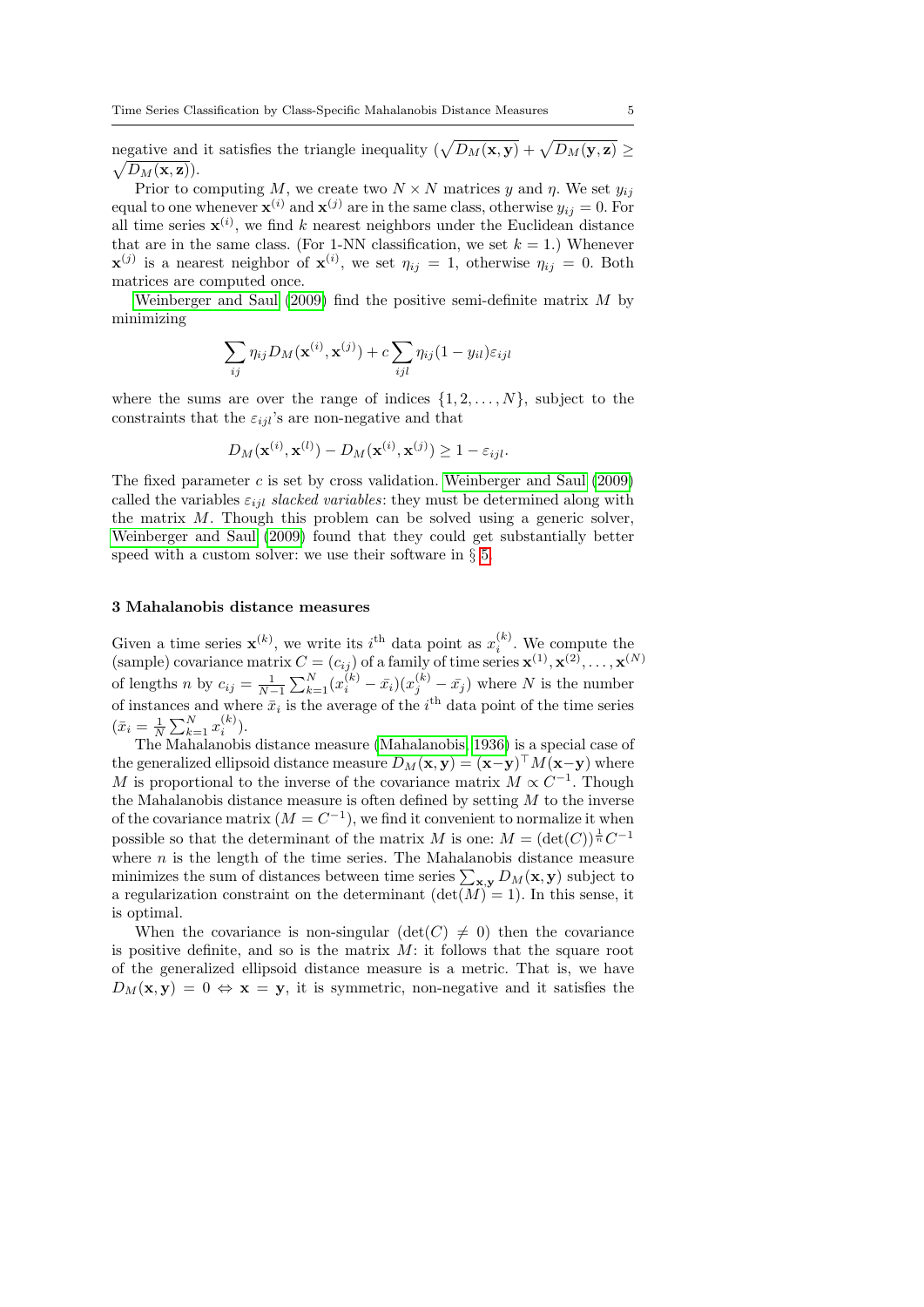triangle inequality  $(\sqrt{D_M(x, y)} + \sqrt{D_M(y, z)} \ge \sqrt{D_M(x, z)}$ . Unfortunately, the covariance matrix fails to be invertible when the number of instances  $(N)$ is smaller than the number of data points  $(n)$ . In  $\S 4$ , we review some other solutions to address this problem.

# <span id="page-5-0"></span>4 Computing Mahalanobis distance measures for time series classification

The covariance matrix may be singular when the number of instances  $(N)$  is smaller or about the same as the number of data points  $(n)$  in the time series. This is a common problem with time series: whereas individual time series might have thousands of data points, there may only be a few labeled time series in each class.

# 4.1 Diagonal Mahalanobis distance measures

The most straight-forward solution is to limit the covariance matrix  $C$  to its diagonal — thus producing a weighted Euclidean distance measure. Indeed, if we require that the matrix  $M$  be zero outside the diagonal, then restricting the covariance C to its diagonal (that is, setting  $M^{-1} \propto diag(C)$ ) minimizes the sum of distances between time series. As long as the variance of each data point in our training sets is different from zero  $\overline{a}$  a condition satisfied in practice in our experiments, the problem is well posed and the result is a positivedefinite matrix. Hence, the generalized ellipsoid distance measure  $D_M(\mathbf{x}, \mathbf{y}) =$  $(\mathbf{x}-\mathbf{y})^{\top}M(\mathbf{x}-\mathbf{y})$  is a metric. We normalize M so that its determinant is one. In such a diagonal case, the number of parameters to learn grows only linearly with the number of data points in the time series. In contrast, the number of elements in the full covariance matrix grows quadratically. One consequence is that the diagonal version of the Mahalanobis distance measure is computed much faster  $(O(n)$  vs.  $O(n^2))$ .

Our version of the diagonal Mahalanobis distance measure is closely related to the standardized Euclidean distance defined as the Euclidean distance between the components divided by their standard deviation: the square of the standardized Euclidean distance between **x** and **y** is  $\sum_{i=1}^{n} ((x_i - y_i)/\sigma_i)^2$ where  $\sigma_i$  is the standard deviation of the i<sup>th</sup> component. However we must multiply the square of the standardized Euclidean distance by the Geometric mean of the variances  $(\sqrt[n]{\prod_{i=1}^n \sigma_i^2})$  to get our diagonal Mahalanobis distance measure. This normalization is a consequence of our requirement that the determinant of the matrix M be one:  $det(M) = 1$ . It is significant because we may simultaneously use several distance measures in the class-specific NN classification.

Unfortunately, the diagonal Mahalanobis distance measure fails to use the information off the diagonal in the covariance matrix. See Fig. [1](#page-6-0) for the covariance matrix of a class of time series. It is clear from the figure that the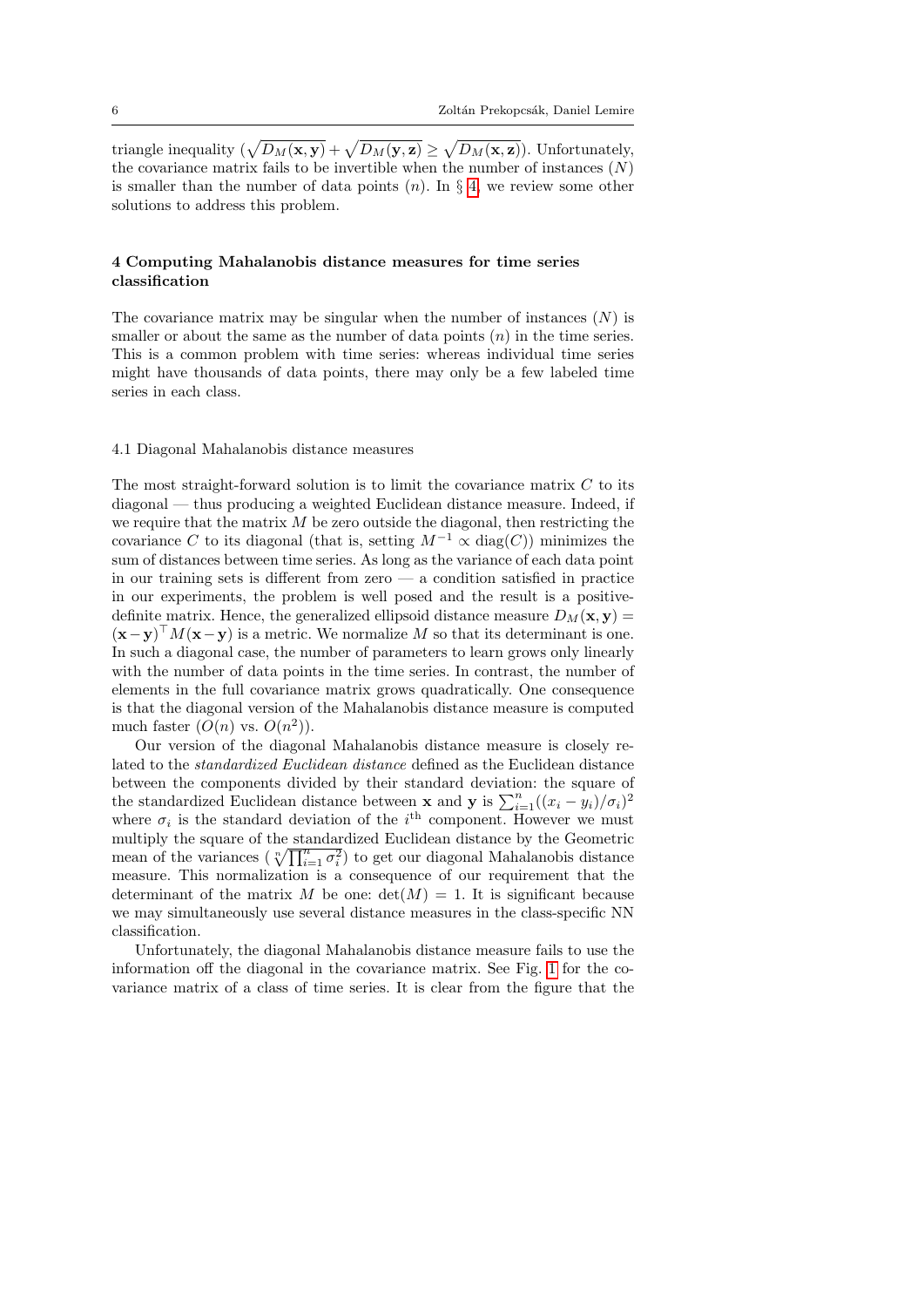<span id="page-6-0"></span>

Fig. 1: Ten samples of the Cylinder class from the CBF data set [\(Saito,](#page-14-13) [1994\)](#page-14-13) and its sample covariance. Each time series has 128 data points. Higher absolute values in the matrix are presented using darker colors.

covariance matrix has significant values off the diagonal. There are even blocklike patterns in the matrix corresponding to specific time intervals.

# 4.2 Moore-Penrose pseudoinverse and covariance shrinkage

Could it be that non-diagonal Mahalanobis distance measures could be superior or at least competitive with the diagonal Mahalanobis distance? It is tempting to use banded matrices, but the restriction of a positive definite matrix to a band may fail to be positive definite. Block-diagonal matrices [\(Matton](#page-13-15) [et al, 2010\)](#page-13-15) can preserve positive definiteness, but learning which blocks to use in the context of time series might be difficult. Instead, we propose two approaches: one is based on the widely used Moore-Penrose pseudoinverse, and the other is covariance shrinkage. See Figure [2](#page-7-0) for the three different covariance estimates of the same class: sample covariance, shrinked covariance and diagonal covariance.

The approach based on the pseudoinverse is based on the singular value decomposition (SVD). We write the SVD as  $C = U \Sigma V^{\top}$  where  $\Sigma$  is a diagonal matrix with eigenvalues  $\gamma_1, \gamma_2, \ldots$  and U and V are orthogonal matrices. The Moore-Penrose pseudoinverse is given by  $V\Sigma^+U^\top$  where  $\Sigma^+$  is the diagonal matrix made of the eigenvalues  $1/\gamma_1, 1/\gamma_2, \ldots$  with the convention that  $1/0 =$ 0. The pseudo-determinant is the product of the non-zero eigenvalues of  $\Sigma$ . We set  $M$  equal to the pseudoinverse of the covariance matrix — normalized so that it has a pseudo-determinant of one. This solution is equivalent to projecting the time series data on the subspace corresponding to the non-zero eigenvalues of  $\Sigma$ . That is, the matrix M is singular. Since the matrix M is still a positive semi-definite matrix, the square root of the generalized ellipsoid distance measure remains a pseudometric: it is symmetric, non-negative and it satisfies the triangle inequality. But it is no longer a metric since it is possible to find distinct **x**, **y** such that  $D_M(\mathbf{x}, \mathbf{y}) = 0$ .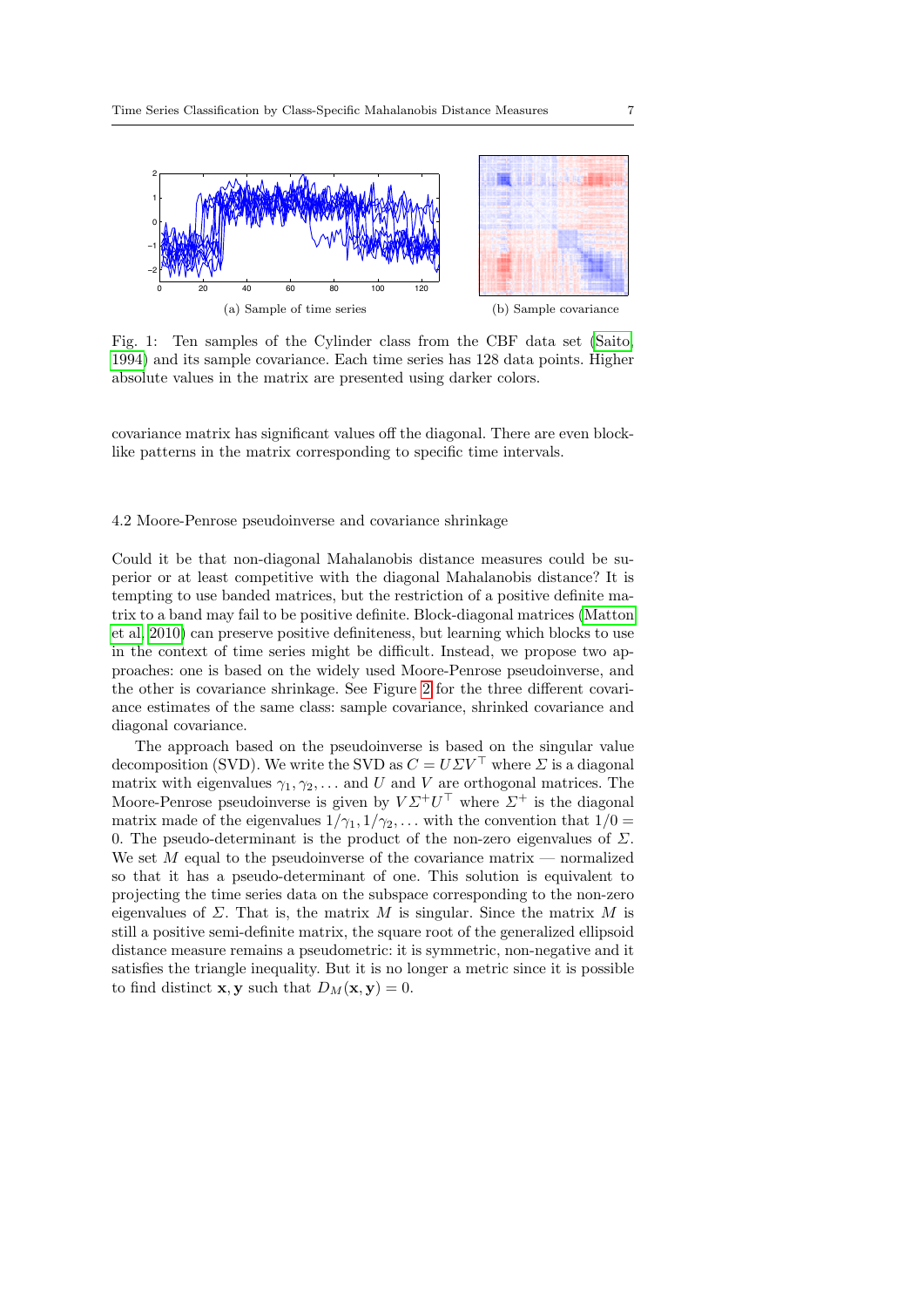<span id="page-7-0"></span>

Fig. 2: The covariance estimates of the Funnel class in the CBF data set. Large absolute values are in darker colors. Both the shrinked and diagonal covariances are positive definite whereas the sample covariance matrix is singular.

Covariance shrinkage is an estimation method for problems with small number of instances and large number of attributes [\(Stein, 1956\)](#page-14-14). It has better theoretical and practical properties for such data sets as the estimated covariance matrix is guaranteed to be non-singular. The covariance matrix C is positive semi-definite but can be singular. To prevent  $C$  from being singular, we replace it with an estimation of the form

$$
C^* = \lambda T + (1 - \lambda)C
$$

for some suitably chosen target matrix  $T$ : if  $T$  is a positive definite matrix and  $\lambda \in (0, 1]$ , we have that  $\lambda T + (1 - \lambda)C$  must be positive definite. Moreover, the smallest eigenvalue of  $\lambda T + (1 - \lambda)C$  must be at least as large as  $\lambda$  times the smallest eigenvalue of  $T$ . We have used the target recommended by Schäfer [and Strimmer](#page-14-15) [\(2005\)](#page-14-15) which is the diagonal of the unrestricted covariance estimate,  $T = diag(C)$ . It is positive definite in our examples. For  $\lambda$ , we use the estimation proposed by Schäfer and Strimmer  $(2005)$  (see [A](#page-15-0)ppendix A for details). We then set  $M^{-1} \propto C^*$ , normalizing so that  $\det(M) = 1$ . Unlike the pseudoinverse approach, covariance shrinkage generates a generalized ellipsoid distance measure which is a metric.

# 4.3 Global and class-specific distance measures

Given a training data set of time series, we can learn a single Mahalanobis distance measure from all time series, irrespective of their class labels (henceforth global Mahalanobis distance measure). We have a single matrix M. In this case the 1-NN classification algorithm works as follow: given a candidate time series **x** we seek **y** from the training set such that  $D_M(\mathbf{x}, \mathbf{y})$  is minimal. We then classify  $x$  in the same class as  $y$ .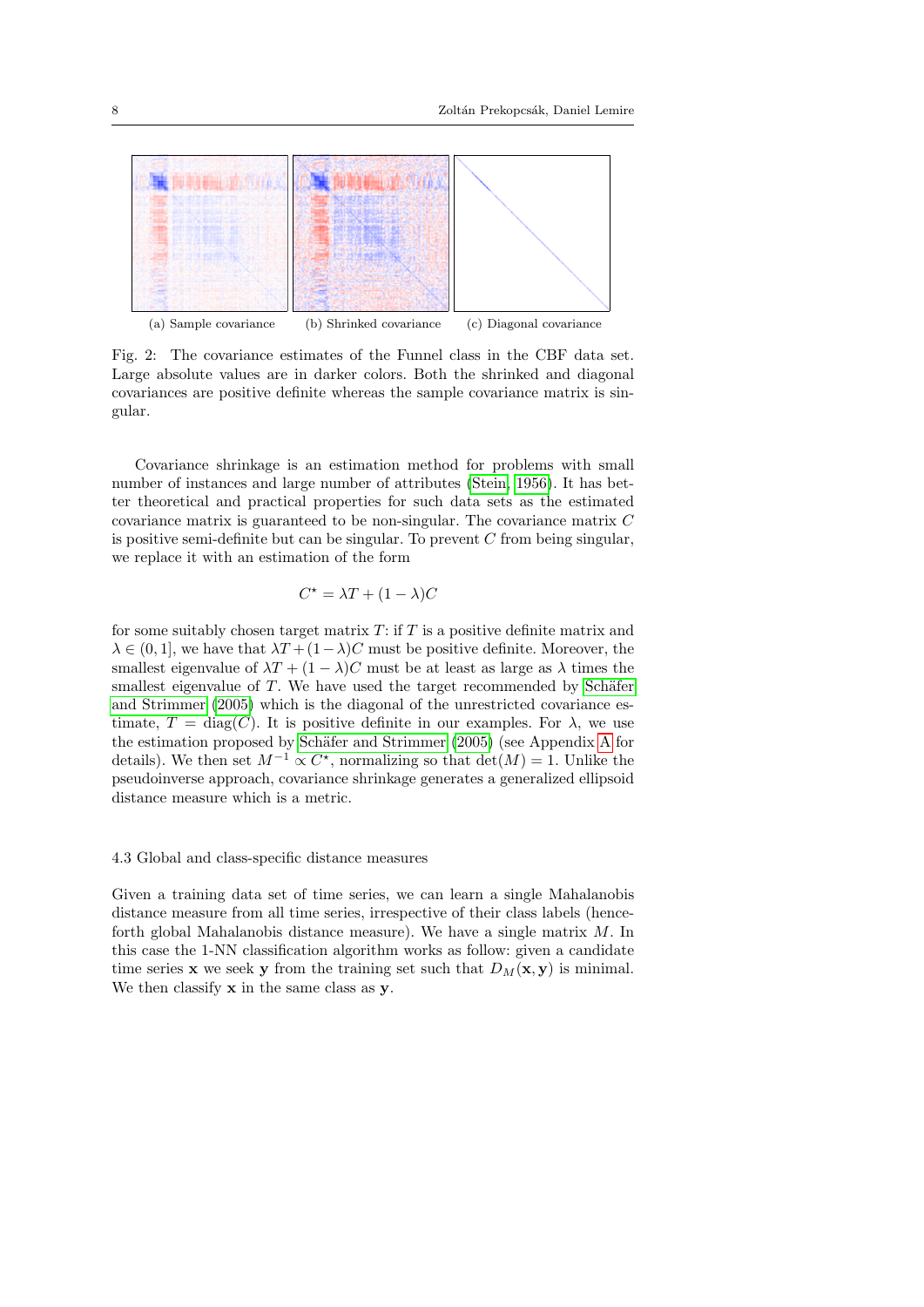Otherwise, we may learn one Mahalanobis distance measure per class of time series. In this class-specific approach, the covariance matrix is computed solely from the time series of one class. Hence, for each class, we get one distance measure: class i gets distance measure  $D_{M_i}$ . We have one matrix  $(M_i)$ per class (i). Given y from the training set, let  $c(y)$  be the class of y. Given a candidate time series x, we classify it by finding y such that its distance to **x**,  $D_{M_c(y)}(x, y)$ , is minimal. Hence, we not only compare the candidate time series x with time series from different classes, but we also use different distance measures.

Thus, finally, we consider six types of Mahalanobis distance measures for 1-NN classification: two localities (global or class-specific) and three estimators (pseudoinverse, shrinkage, or diagonal).

#### <span id="page-8-0"></span>5 Experiments

The main goal of our experiments is to evaluate Mahalanobis distance measures and the class-specific approach on time series. More specifically, we ask the following questions.

- Of all the possible applications of the Mahalanobis distance measures (pseudoinverses, shrinkage or diagonal; class-specific or global), which one offers the best 1-NN classification accuracy? (§ [5.2\)](#page-9-0)
- How do Mahalanobis distance measures compare with state-of-the-art alternatives such as DTW or LMNN?  $(\S 5.3)$  $(\S 5.3)$
- One of the simplest and most common distance measures, the Euclidean distance, is sometimes difficult to surpass for 1-NN classification of time series. To assess this effect, we ask how the relative accuracy of the Mahalanobis distance measure changes as we increase the number of instances per class in the training set.  $(\S 5.4)$  $(\S 5.4)$

We begin all tests with a training data set comprising several classes of time series. When applicable, distance measures are learned from this data set. We then attempt to classify some test data using 1-NN. We define the classification error to be the percentage of misclassified instances whereas the accuracy is the percentage of properly classified instances.

The code for the experiments is available online (Prekopcsák, 2011) with instructions on how the results can be reproduced. For LMNN, we use the source code provided by [Weinberger and Saul](#page-14-17) [\(2008\)](#page-14-17) for the experiments with default parameters. For the DTW, we find the best monotonic matching  $\Gamma$  minimizing  $\sum_{(i,j)\in\Gamma} |x_i - y_j|^2$ . The computational cost of the DTW is sometimes a challenge [\(Salvador and Chan, 2007\)](#page-14-18). To alleviate this problem, several strategies have been proposed including lower bounds and R? -tree indexes [\(Lemire,](#page-13-13) [2009;](#page-13-13) [Ouyang and Zhang, 2010;](#page-13-16) [Ratanamahatana and Keogh, 2005\)](#page-14-10). For our purposes, we use a quadratic-time dynamic programming algorithm. In contrast, the Euclidean and diagonal Mahalanobis distance measures only require linear time. We ran the experiments on a MacBook Pro laptop with a 2.3 GHz Intel Core i5 processor and 8 GB of RAM. All code ran on Matlab R2011a.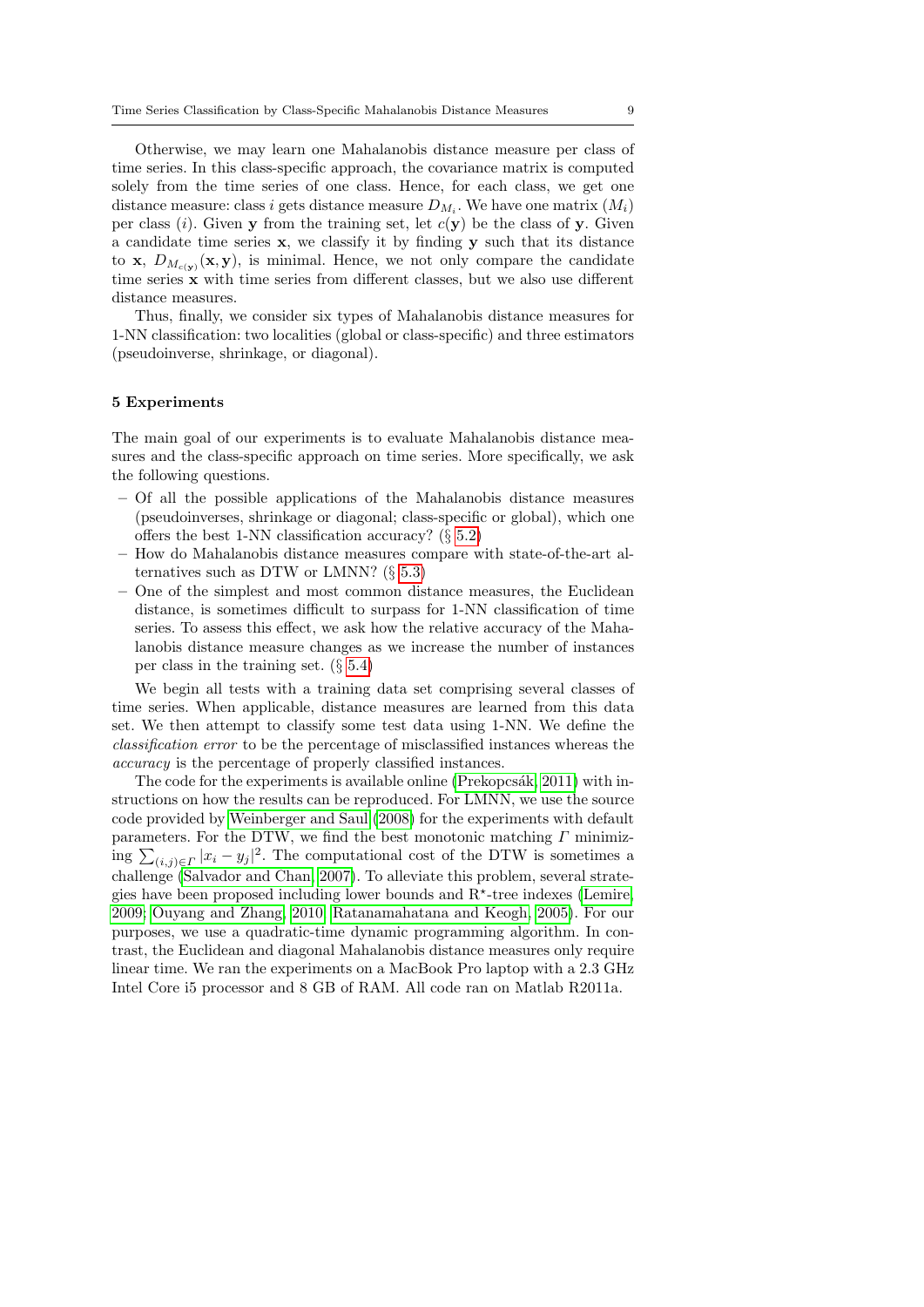| Data set          | classes        | training set | testing set | length $(n)$ |
|-------------------|----------------|--------------|-------------|--------------|
| 50 words          | 50             | 450          | 455         | 270          |
| Adiac             | 37             | 390          | 391         | 176          |
| CBF               | 3              | 30           | 900         | 128          |
| ECG               | $\overline{2}$ | 100          | 100         | 96           |
| Fish              | 7              | 175          | 175         | 463          |
| Face (all)        | 14             | 560          | 1690        | 131          |
| Face (four)       | 4              | 24           | 88          | 350          |
| Gun-Point         | $\overline{2}$ | 50           | 150         | 150          |
| Lighting-2        | $\overline{2}$ | 60           | 61          | 637          |
| Lighting-7        | 7              | 70           | 73          | 319          |
| OSU Leaf          | 6              | 200          | 242         | 427          |
| OliveOil          | 4              | 30           | 30          | 570          |
| Swedish Leaf      | 15             | 500          | 625         | 128          |
| Trace             | 4              | 100          | 100         | 275          |
| Two Patterns      | 4              | 1000         | 4000        | 128          |
| Synthetic Control | 6              | 300          | 300         | 60           |
| Yoga              | $\overline{2}$ | 300          | 3000        | 426          |

<span id="page-9-1"></span>Table 1: Number of classes, number of instances in both the training and testing sets, and the length of the time series in each data set.

#### 5.1 Data sets

We use the UCR time series classification benchmark [\(Keogh et al, 2006\)](#page-13-17) for our experiments as it includes diverse time series data sets from many domains. It has predefined training-test splits for the experiments (see Table [1\)](#page-9-1), so the results can be compared across different papers. Most of the data sets are z-normalized: that is, the time series have zero mean and a variance of one. We removed the two data that are not z-normalized by default (Beef and Coffee). Indeed, z-normalization improves substantially the classification accuracy — irrespective of the chosen distance measure. Thus, for fair results, we should z-normalize them, but this may create confusion with previously reported numbers. We also removed the Wafer data set as all distance measures classify it nearly perfectly. The remaining 17 data sets were used for the comparison of different methods.

#### <span id="page-9-0"></span>5.2 Best Mahalanobis distance measure for 1-NN accuracy

We compare the various Mahalanobis distance measures in Table [2.](#page-10-1) We have left out the Moore-Penrose pseudoinverse, because its error rates were twice as high on average compared to the other variants. What is immediately apparent is that the class-specific measures give better classification results.

The diagonal Mahalanobis has a smaller classification error and is considerably faster (3.7 min compared to 5.5 min on the whole data set), but the shrinkage estimate yields significantly better results for several data sets (e.g. Adiac and Fish). Thus, out of the six variations, we recommend the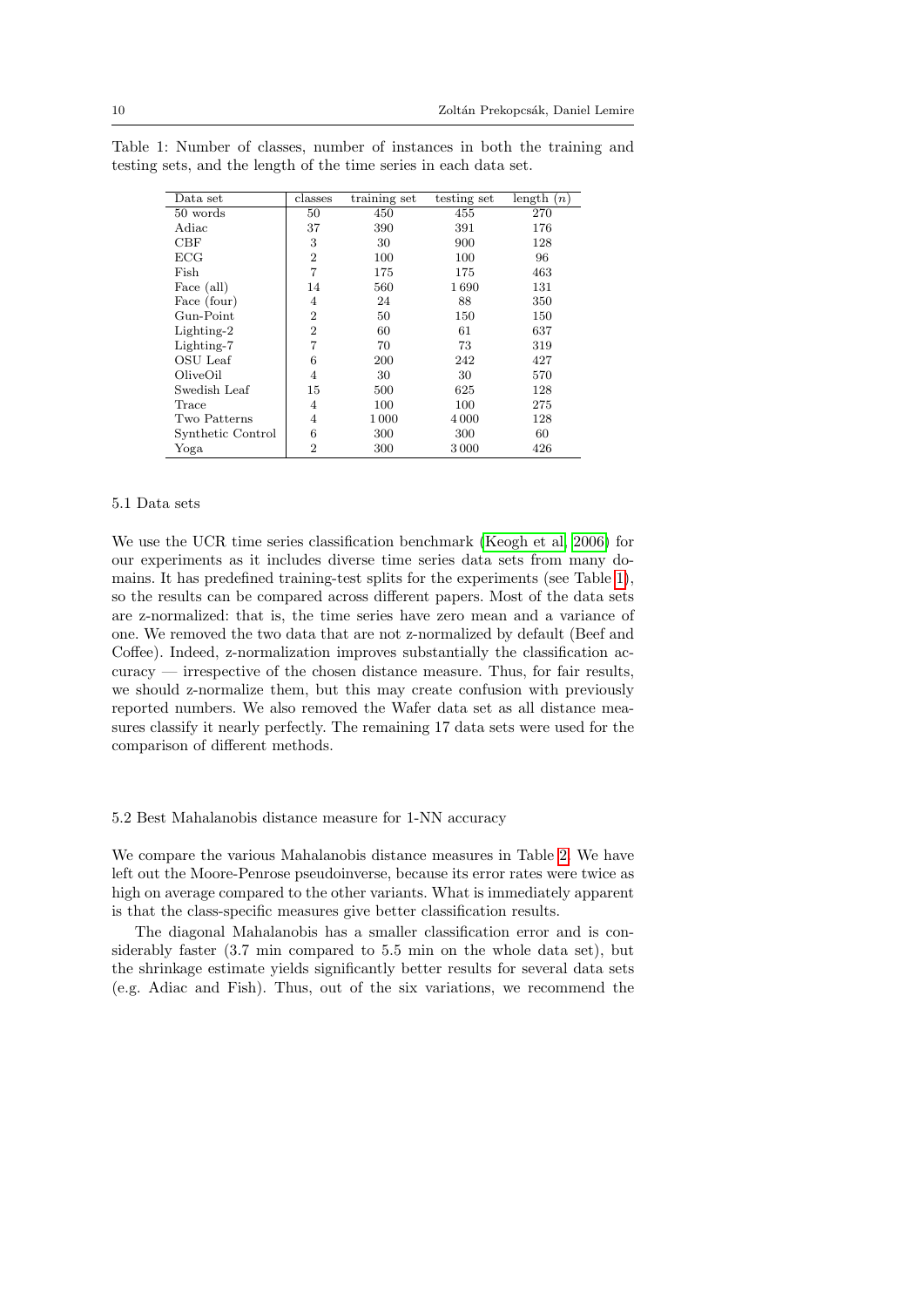| Data set           |                | Shrinkage      | Diagonal |                |  |
|--------------------|----------------|----------------|----------|----------------|--|
|                    | global         | class-specific | global   | class-specific |  |
| 50 words           | 0.34           | 0.71           | 0.34     | 0.32           |  |
| Adiac              | 0.33           | 0.30           | 0.37     | 0.36           |  |
| CBF                | 0.34           | 0.06           | 0.16     | 0.05           |  |
| ECG                | 0.12           | 0.10           | 0.10     | 0.08           |  |
| Fish               | 0.31           | 0.15           | 0.19     | 0.18           |  |
| Face (all)         | 0.32           | 0.27           | 0.32     | 0.25           |  |
| Face (four)        | 0.27           | 0.16           | 0.16     | 0.17           |  |
| Gun-Point          | 0.12           | 0.14           | 0.10     | 0.11           |  |
| Lighting-2         | 0.31           | 0.30           | 0.25     | 0.25           |  |
| Lighting-7         | 0.55           | 0.32           | 0.36     | 0.23           |  |
| OSU Leaf           | 0.68           | 0.69           | 0.46     | 0.46           |  |
| OliveOil           | 0.17           | 0.20           | 0.17     | 0.13           |  |
| Swedish Leaf       | 0.24           | 0.15           | 0.21     | 0.18           |  |
| Trace              | 0.40           | 0.12           | 0.21     | 0.07           |  |
| Two Patterns       | 0.12           | 0.12           | 0.12     | 0.12           |  |
| Synthetic Control  | 0.23           | 0.08           | 0.13     | 0.09           |  |
| Yoga               | 0.26           | 0.22           | 0.17     | $0.17\,$       |  |
| $#$ of best errors | $\overline{0}$ | 5              | 5        | 10             |  |

<span id="page-10-1"></span>Table 2: Classification error for the various Mahalanobis distance measures.

class-specific covariance-shrinkage estimate and the class-specific diagonal Mahalanobis distance measures.

# <span id="page-10-0"></span>5.3 Comparing competitive distance measures

How do the class-specific Mahalanobis distance measures behave in comparison with competitive distance measures? Computationally, the diagonal Mahalanobis is inexpensive compared to schemes such as the DTW or LMNN. Regarding the 1-NN classification error rate, we give the results in Table [3.](#page-11-1) As expected [\(Ding et al, 2008\)](#page-13-1), no distance measure is better on all data sets. However, because the diagonal Mahalanobis distance measure is closely related to the Euclidean distance, we compare their classification accuracy. In two data sets, the Euclidean distance outperformed the class-specific Mahalanobis distance measures and only by small differences (0.09 versus 0.10–0.12). Meanwhile, the class-specific diagonal Mahalanobis distance measures outperformed the Euclidean distance 12 times, and sometimes by large margins (0.07 versus 0.24 and 0.05 versus 0.15). The LMNN is also competitive: its classification error is sometimes half that of the Euclidean distance.

The DTW has the lowest error rates and provides best results for half of the data sets, but it is much slower than Mahalanobis distance measures. It takes 3.7 min (diagonal) and 5.5 min (covariance shrinkage) to compute the Mahalanobis results on the whole data set. As expected, the diagonal Mahalanobis is nearly as fast as the Euclidean distance (3.5 min). The LMNN takes 18 min and the DTW runs for 18 hours. The DTW is at least two orders of magnitude slower than the diagonal Mahalanobis on all 17 data sets.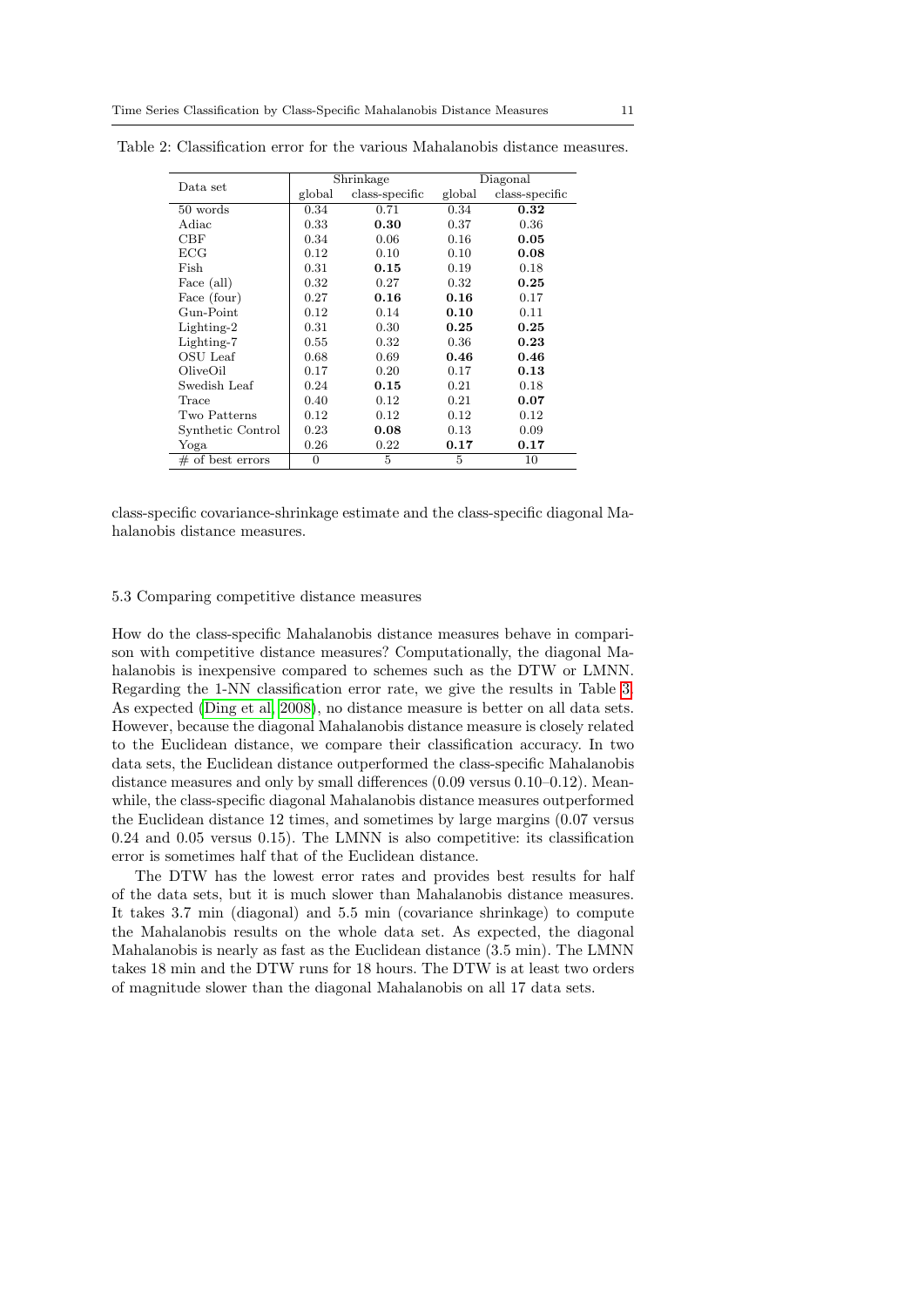<span id="page-11-1"></span>

| Table 3: Classification errors for some competitive schemes. For all distance    |
|----------------------------------------------------------------------------------|
| measures, we use 1-NN classification. For the 50 words data set, the LMNN        |
| computation fails because it has a class with only one instance. For this table, |
| we used the class-specific Mahalanobis distance measure.                         |

| Data set            | Euclidean | DTW  | Mahalanobis    |       | LMNN |
|---------------------|-----------|------|----------------|-------|------|
|                     |           |      | shrink.        | diag. |      |
| 50 words            | 0.37      | 0.31 | 0.71           | 0.32  |      |
| Adiac               | 0.39      | 0.40 | 0.30           | 0.36  | 0.23 |
| CBF                 | 0.15      | 0.00 | 0.06           | 0.05  | 0.15 |
| $_{\rm ECG}$        | 0.12      | 0.23 | 0.10           | 0.08  | 0.10 |
| Fish                | 0.22      | 0.17 | 0.15           | 0.18  | 0.13 |
| Face (all)          | 0.29      | 0.19 | 0.27           | 0.25  | 0.16 |
| Face (four)         | 0.22      | 0.17 | 0.16           | 0.17  | 0.16 |
| Gun-Point           | 0.09      | 0.09 | 0.14           | 0.11  | 0.05 |
| Lighting-2          | 0.25      | 0.13 | 0.30           | 0.25  | 0.41 |
| Lighting-7          | 0.42      | 0.27 | 0.32           | 0.23  | 0.51 |
| OSU Leaf            | 0.48      | 0.41 | 0.69           | 0.46  | 0.57 |
| OliveOil            | 0.13      | 0.13 | 0.20           | 0.13  | 0.13 |
| Swedish Leaf        | 0.21      | 0.21 | 0.15           | 0.18  | 0.21 |
| Trace               | 0.24      | 0.00 | 0.12           | 0.07  | 0.20 |
| Two Patterns        | 0.09      | 0.00 | 0.12           | 0.12  | 0.05 |
| Synthetic Control   | 0.12      | 0.01 | 0.08           | 0.09  | 0.03 |
| Yoga                | 0.17      | 0.16 | 0.22           | 0.17  | 0.18 |
| $\#$ of best errors | 1         | 9    | $\overline{2}$ | 3     | 6    |

#### <span id="page-11-0"></span>5.4 Effect of the number of instances per class

Whereas Table [3](#page-11-1) shows that the Mahalanobis distance measures are far superior to the Euclidean distance on some data sets, this result is linked to the number of instances per class. For example, on the Wafer data set (which we removed), there are many instances per class (500), and correspondingly, all distance measures give a negligible classification error.

Thus, we considered three different synthetic time-series data-set generators with varying numbers of instances per class:

- Cylinder-Bell-Funnel (CBF) [\(Saito, 1994\)](#page-14-13),
- Control Charts (CC) [\(Pham and Chan, 1998\)](#page-13-18) and
- Waveform [\(Breiman, 1998\)](#page-12-1).

The CC data is made of 6 classes containing time series made of 60 data points; CBF is made of 3 classes and its time series have 128 data points; Waveform has 3 classes and its time series are made of 21 data points. All time series are z-normalized (zero mean and a variance of one). The CBF data set from Tables [2](#page-10-1) and [3](#page-11-1) was generated from the same data-set model, except that we vary the number of time series (see Appendix [B\)](#page-15-1).

Test sets have 1 000 instances per class whereas training sets have between 10 to 1 000 instances. We repeated each test ten times, with different training sets. Fig. [3](#page-12-2) shows that whereas the class-specific diagonal Mahalanobis distance measures are superior to the Euclidean distance when there are few instances, this benefit is less significant as the number of instances increases. Indeed, the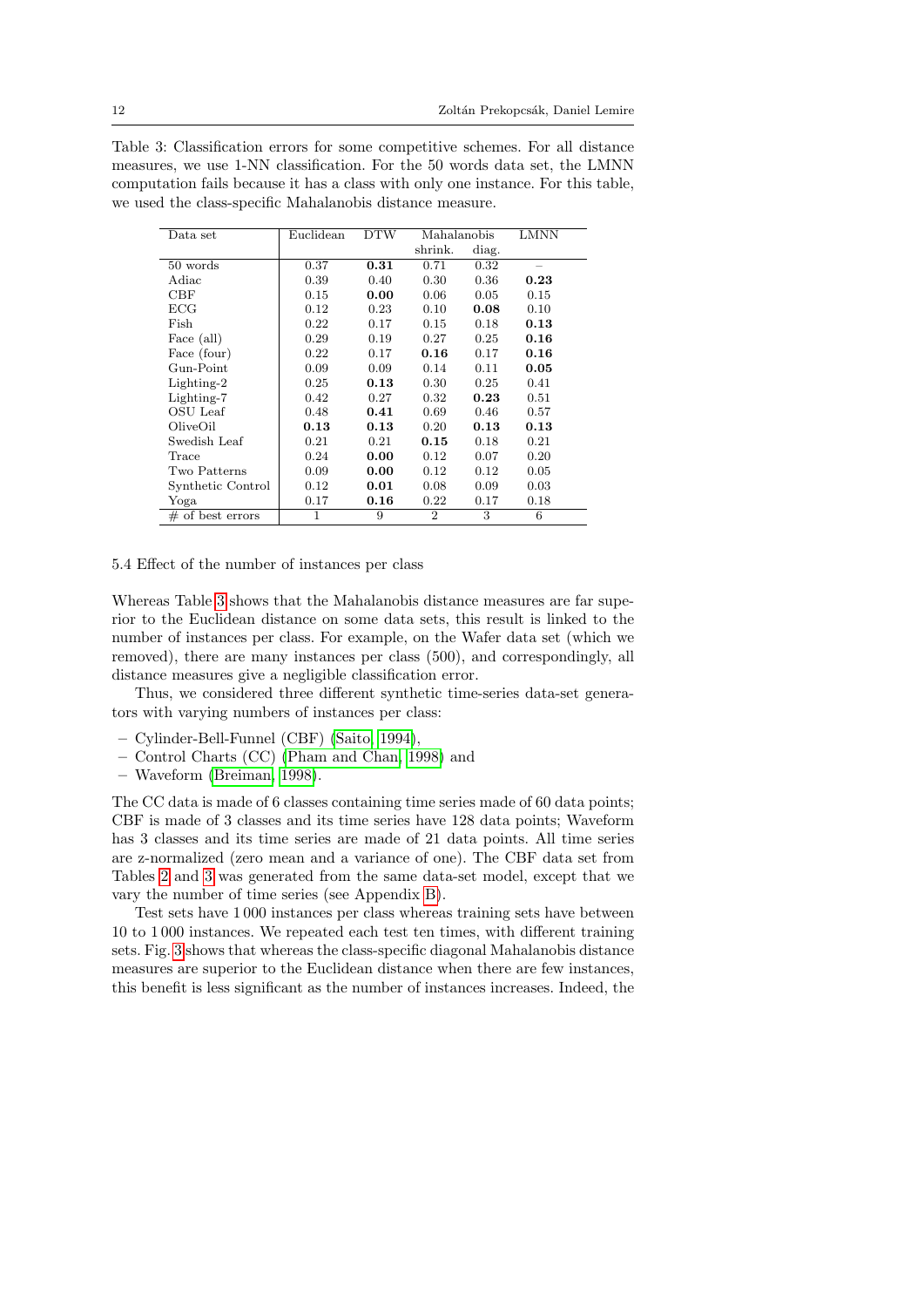<span id="page-12-2"></span>

Fig. 3: Ratios of the 1-NN classification accuracies using the class-specific diagonal Mahalanobis and Euclidean distance measures

classification accuracy of the Euclidean distance grows closer to perfection and it becomes more difficult for alternatives to be far superior.

# 6 Conclusion

The Mahalanobis distance measures have received little attention for time series classification and we are not surprised given their poor performance as a 1-NN classifier when used in a straight-forward manner. However, by learning one Mahalanobis distance measure per class we get a competitive classifier when using either covariance shrinkage or a diagonal approach. Moreover, the diagonal Mahalanobis distance measure is particularly appealing computationally: we only need to compute the variances of the components. Meanwhile, we get good results with the LMNN on time series data, though it is more expensive. The DTW is superior, but it is one to two orders of magnitude slower.

Acknowledgements This work is supported by NSERC grant 261437.

#### References

<span id="page-12-1"></span><span id="page-12-0"></span>Breiman L (1998) Classification and Regression Trees. Chapman & Hall/CRC Chai J, Liu H, Chen B, Bao Z (2010) Large margin nearest local mean classifier. Signal Process 90(1):236–248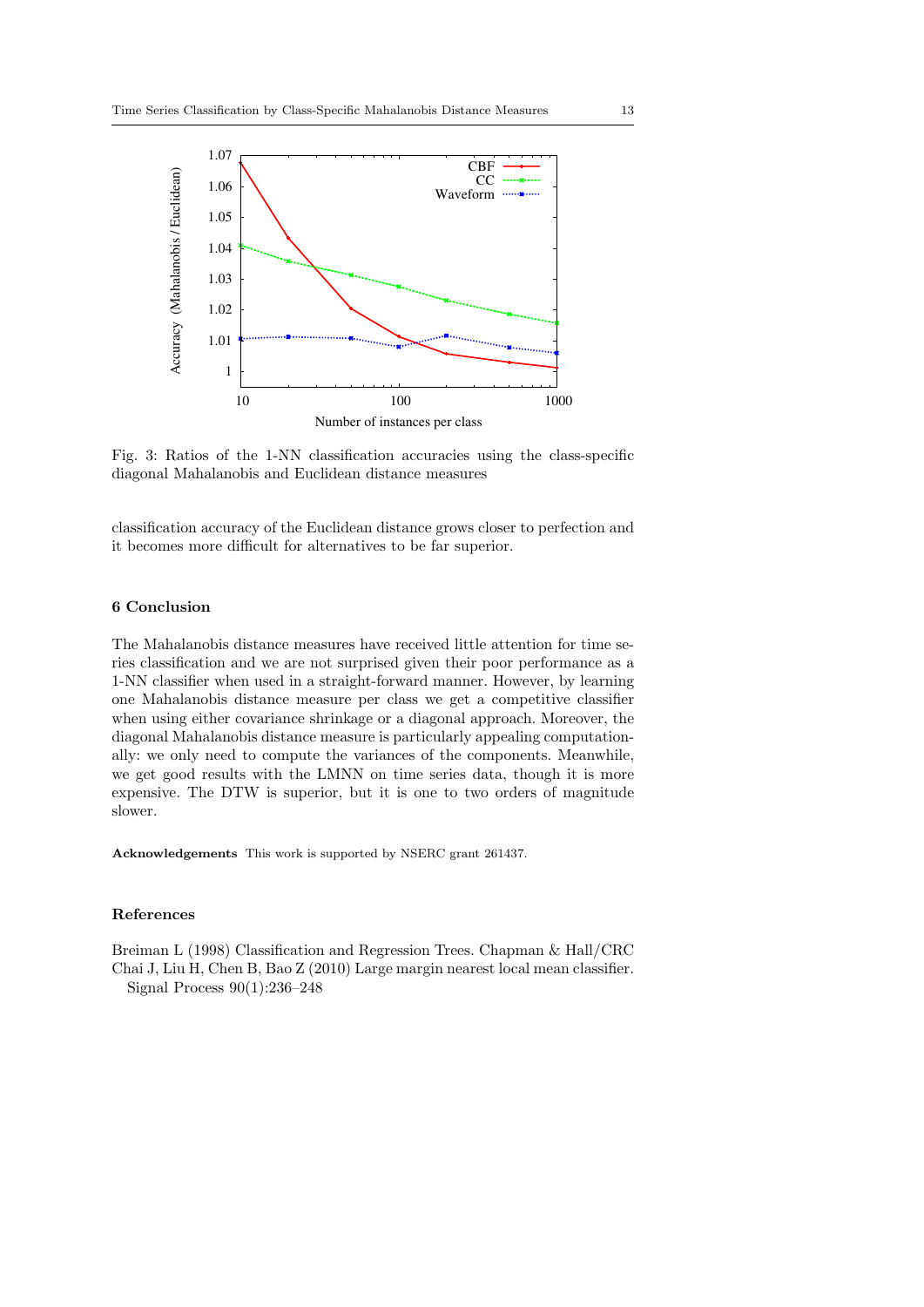- <span id="page-13-12"></span>Chouakria A, Nagabhushan P (2007) Adaptive dissimilarity index for measuring time series proximity. Adv Data Anal Classif 1:5–21
- <span id="page-13-2"></span>Csatári B, Prekopcsák Z (2010) Class-based attribute weighting for time series classification. In: POSTER 2010: Proceedings of the 14th International Student Conference on Electrical Engineering
- <span id="page-13-1"></span>Ding H, Trajcevski G, Scheuermann P, Wang X, Keogh E (2008) Querying and mining of time series data: experimental comparison of representations and distance measures. In: VLDB '08, pp 1542–1552
- <span id="page-13-8"></span>Fisher RA (1936) The use of multiple measurements in taxonomic problems. Ann Hum Genet 7(2):179–188
- <span id="page-13-10"></span>Gaudin R, Nicoloyannis N (2006) An adaptable time warping distance for time series learning. In: ICMLA '06, pp 213–218
- <span id="page-13-6"></span>Hastie T, Tibshirani R (1996) Discriminant adaptive nearest neighbor classification. IEEE T Pattern Anal 18(6):607–616
- <span id="page-13-5"></span>Ishikawa Y, Subramanya R, Faloutsos C (1998) Mindreader: Querying databases through multiple examples. In: VLDB '98, pp 218–227
- <span id="page-13-9"></span>Itakura F (1975) Minimum prediction residual principle applied to speech recognition. IEEE T Acoust Speech 23(1):67–72
- <span id="page-13-7"></span>Jahromi MZ, Parvinnia E, John R (2009) A method of learning weighted similarity function to improve the performance of nearest neighbor. Inform Sciences 179(17):2964–2973
- <span id="page-13-11"></span>Jeong YS, Jeong MK, Omitaomu OA (2011) Weighted dynamic time warping for time series classification. Pattern Recogn 44(9):2231–2240
- <span id="page-13-17"></span>Keogh E, Xi X, Wei L, Ratanamahatana CA (2006) The UCR time series classification/clustering homepage. [http://www.cs.ucr.edu/~eamonn/](http://www.cs.ucr.edu/~eamonn/time_series_data/) [time\\_series\\_data/](http://www.cs.ucr.edu/~eamonn/time_series_data/) [last checked on 14/05/2012]
- <span id="page-13-0"></span>Legrand B, Chang C, Ong S, Neo SY, Palanisamy N (2008) Chromosome classification using dynamic time warping. Pattern Recogn Lett 29(3):215 – 222
- <span id="page-13-13"></span>Lemire D (2009) Faster retrieval with a two-pass dynamic-time-warping lower bound. Pattern Recogn 42:2169–2180
- <span id="page-13-14"></span>Mahalanobis PC (1936) On the generalised distance in statistics. Proc Natl Acad Sci India 2(1):49–55
- <span id="page-13-15"></span>Matton M, Compernolle DV, Cools R (2010) Minimum classification error training in example based speech and pattern recognition using sparse weight matrices. J Comput Appl Math 234(4):1303–1311
- <span id="page-13-16"></span>Ouyang Y, Zhang F (2010) Histogram distance for similarity search in large time series database. In: IDEAL '10, pp 170–177
- <span id="page-13-3"></span>Paredes R, Vidal E (2000) A class-dependent weighted dissimilarity measure for nearest neighbor classification problems. Pattern Recogn Lett 21(12):1027–1036
- <span id="page-13-4"></span>Paredes R, Vidal E (2006) Learning prototypes and distances: A prototype reduction technique based on nearest neighbor error minimization. Pattern Recogn 39(2):180–188
- <span id="page-13-18"></span>Pham DT, Chan AB (1998) Control chart pattern recognition using a new type of self-organizing neural network. Proc Inst Mech Eng I J Syst Control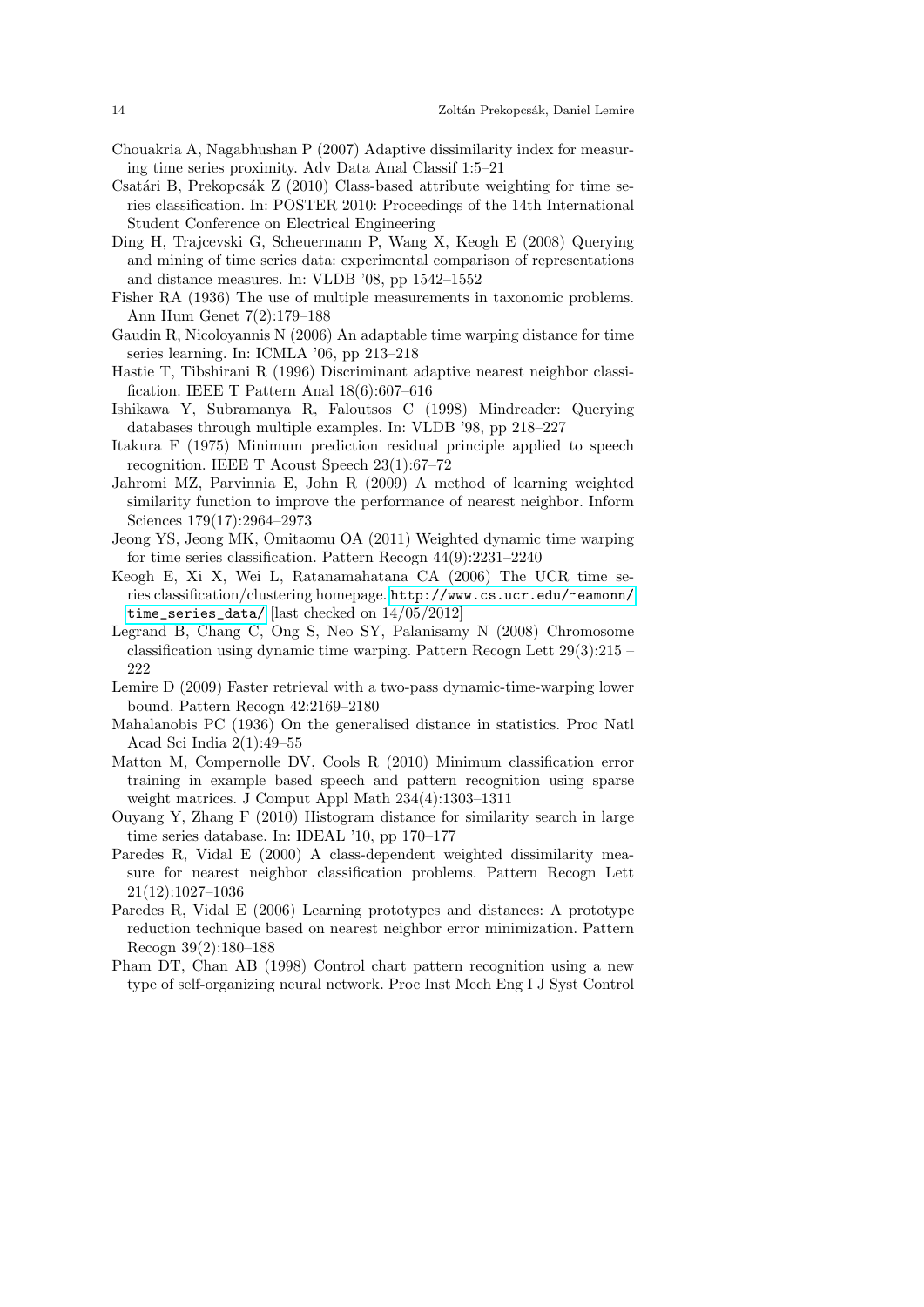Eng 212(2):115–127

- <span id="page-14-16"></span>Prekopcsák Z (2011) Matlab code for the experiments. [http://github.com/](http://github.com/Preko/Time-series-classification) [Preko/Time-series-classification](http://github.com/Preko/Time-series-classification) [last checked on 14/05/2012]
- <span id="page-14-10"></span>Ratanamahatana CA, Keogh E (2005) Three myths about Dynamic Time Warping data mining. In: SDM '05
- <span id="page-14-8"></span>RH, Shumway (1982) Discriminant analysis for time series. In: Krishnaiah P, Kanal L (eds) Classification Pattern Recognition and Reduction of Dimensionality, Handbook of Statistics, vol 2, Elsevier, pp  $1 - 46$
- <span id="page-14-13"></span>Saito N (1994) Local feature extraction and its applications using a library of bases. PhD thesis, Yale University, New Haven, CT, USA
- <span id="page-14-2"></span>Sakoe H, Chiba S (1978a) Dynamic programming algorithm optimization for spoken word recognition. IEEE T Acoust Speech  $26(1):43 - 49$
- <span id="page-14-9"></span>Sakoe H, Chiba S (1978b) Dynamic programming algorithm optimization for spoken word recognition. IEEE T Acoust Speech 26(1):43–49
- <span id="page-14-18"></span>Salvador S, Chan P (2007) FastDTW: Toward accurate dynamic time warping in linear time and space. Intell Data Anal 11(5):561–580
- <span id="page-14-15"></span>Schäfer J, Strimmer K (2005) A shrinkage approach to large-scale covariance matrix estimation and implications for functional genomics. Stat Appl Genet Molec Biol  $4(1):32$
- <span id="page-14-5"></span>Short R, Fukunaga K (1980) A new nearest neighbor distance measure. In: ICPR '80, pp 81–86
- <span id="page-14-14"></span>Stein C (1956) Inadmissibility of the usual estimator for the mean of a multivariate normal distribution. In: Proceedings of the Third Berkeley Symposium on Mathematical and Statistical Probability, pp 197–206
- <span id="page-14-1"></span>Sternickel K (2002) Automatic pattern recognition in ECG time series. Comput Meth Prog Bio 68(2):109 – 115
- <span id="page-14-12"></span>Vandenberghe L, Boyd S (1996) Semidefinite programming. SIAM Rev pp 49–95
- <span id="page-14-0"></span>Weihs C, Ligges U, Mrchen F, Mllensiefen D (2007) Classification in music research. Adv Data Anal Classif 1:255–291
- <span id="page-14-17"></span>Weinberger K, Saul L (2008) Large margin nearest neighbor – matlab code. <http://www.cse.wustl.edu/~kilian/Downloads/LMNN.html> [last checked on 14/05/2012]
- <span id="page-14-3"></span>Weinberger K, Saul L (2009) Distance metric learning for large margin nearest neighbor classification. JMLR 10:207–244
- <span id="page-14-6"></span>Wettschereck D, Aha DW, Mohri T (1997) A review and empirical evaluation of feature weighting methods for a class of lazy learning algorithms. Artif Intell Rev 11(1-5):273–314
- <span id="page-14-4"></span>Yang L, Jin R (2006) Distance metric learning: A comprehensive survey. Tech. rep., Michigan State University, [http://www.cs.cmu.edu/~liuy/frame\\_](http://www.cs.cmu.edu/~liuy/frame_survey_v2.pdf) [survey\\_v2.pdf](http://www.cs.cmu.edu/~liuy/frame_survey_v2.pdf) [last checked on 14/05/2012]
- <span id="page-14-11"></span>Yu D, Yu X, Hu Q, Liu J, Wu A (2011) Dynamic time warping constraint learning for large margin nearest neighbor classification. Inform Sciences 181(13):2787–2796
- <span id="page-14-7"></span>Zhan DC, Li M, Li YF, Zhou ZH (2009) Learning instance specific distances using metric propagation. In: ICML'09, pp 1225–1232